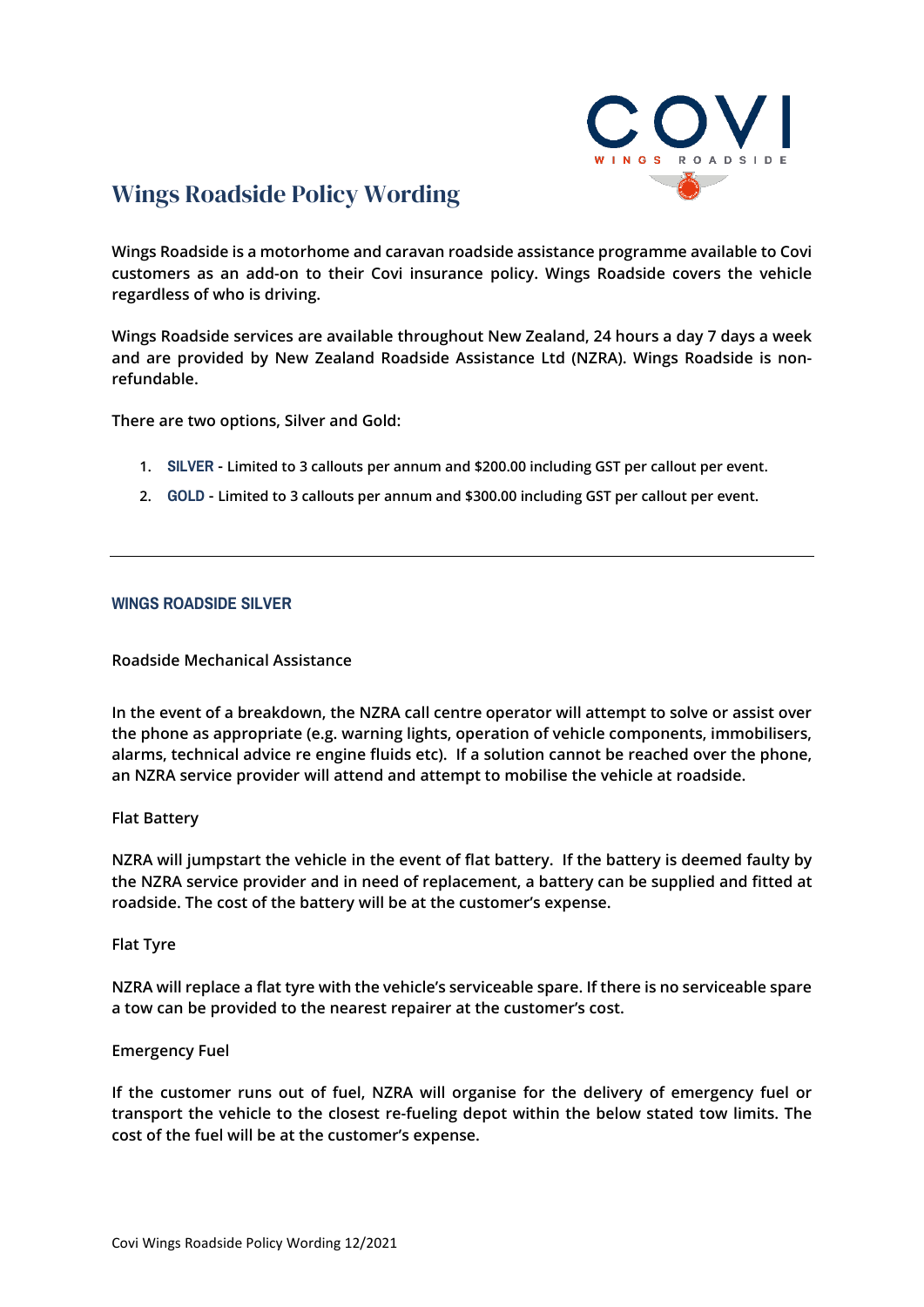

**Incorrect Fuel Assistance** 

**If the customer puts the incorrect fuel into their vehicle, NZRA will organise a mobile fuel removal specialist to attend and remove the fuel. Alternatively, the vehicle be towed to the nearest repairer or place of safety. The total cost of fuel removal or towing for incorrect fuel assistance is at the customer's expense.**

**Lock Out / Key Replacement Assistance** 

**In the event of a lockout, NZRA will attempt to gain entry to the vehicle. Alternatively, NZRA will deliver a spare key if available.** 

**If a locksmith service is required to cut keys/locks, NZRA will arrange attendance. The cost of labour and key cutting will be at the customer's expense.** 

**N.B. NZRA will not attempt forced entry of any vehicle unless requested / instructed to by the customer. NZRA will not be responsible for any damage caused by forced entry to a vehicle.** 

## **Towing**

**If the vehicle cannot be mobilised, NZRA will cover the initial tow of the vehicle to the nearest repairer up to a limit of \$200.00 including GST.**

**For longer distance towing exceeding this amount, the additional cost will be quoted to the customer. The customer will be required to pay the additional cost via their credit card.**

**Bogged or stuck vehicles will be assisted but the total cost of the service will be at the customer's expense.**

**In addition to the towing that NZRA provides, should the costs exceed the towing policy limits above, the customer can attempt to claim these costs via their Covi Insurance policy. \$500.00 can be claimed for mechanical related towing less a \$100.00 excess.**

**Internal Compartment Assistance**

**NZRA can assist with technical advice or directions to a local repairer for any internal compartment failure issues using their nationwide specialised internal house repairer network.**

## **Repair Service Referral**

**NZRA can assist with providing recommendations for reputable MTA repair and service centres throughout New Zealand should the customer require mechanical or electrical repairs whilst travelling.** 

# **Directions Assistance**

**NZRA will assist the customer if they require assistance with directions when travelling.**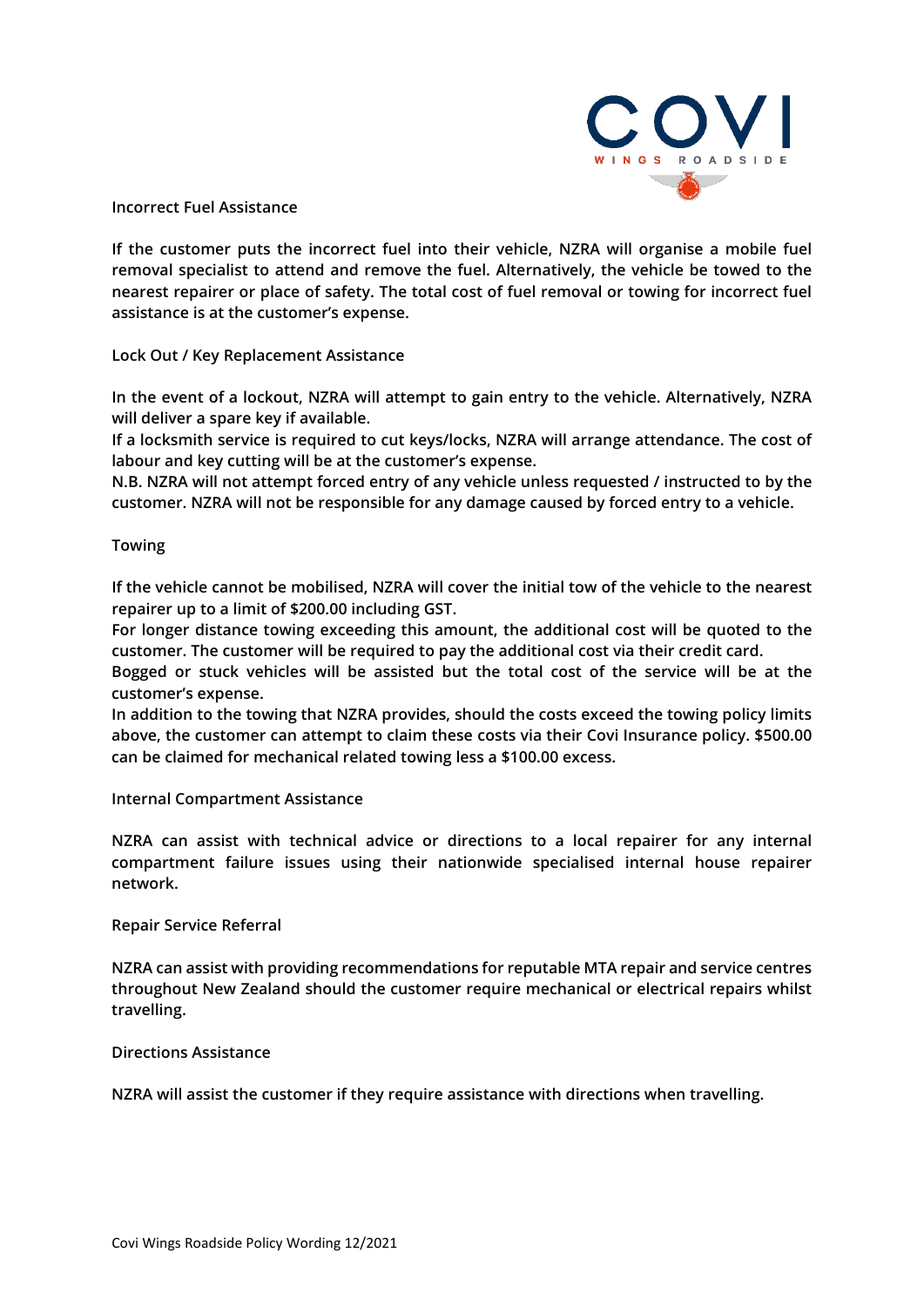

**Assistance with Recovery from Difficult to Access Areas**

**NZRA can arrange transport of vehicles and/or trailers, or recovery of disabled vehicles which are not accessible by normal two wheel drive recovery vehicles/equipment (e.g. vehicles located off public roads) at the customer's expense.**

## **WINGS ROADSIDE GOLD**

**Wings Roadside Gold includes the same entitlements as Wings Roadside Silver with the following additional benefits:**

- **A higher callout limit of \$300.00 including GST per callout**
- **A higher towing limit of \$300.00 including GST per tow**
- **If the vehicle breaks down more than 100km from the registered home address and cannot be repaired within 24 hours, either one of the below benefits apply:**

#### **Rental Car**

**NZRA will contribute towards a rental car for up to 3 days at a maximum of \$120.00 including GST per day. NZRA will assist with locating an appropriate rental vehicle for the customer to hire on a pay and claim basis.**

#### **Accommodation**

**NZRA will contribute towards accommodation for up to 3 days to a maximum of \$120.00 including GST per day. NZRA will assist with locating appropriate accommodation for the customer to utilise on a pay and claim basis.**

## **EXCLUSIONS**

**Wings Roadside does not include cover for the following:**

**a) Where the vehicle is carrying more passengers or towing a greater weight than that for which it was designed as stated in the manufacturers specifications or arising from or connection with the improper, unauthorised, reckless or negligent operation or misuse of the vehicle.**